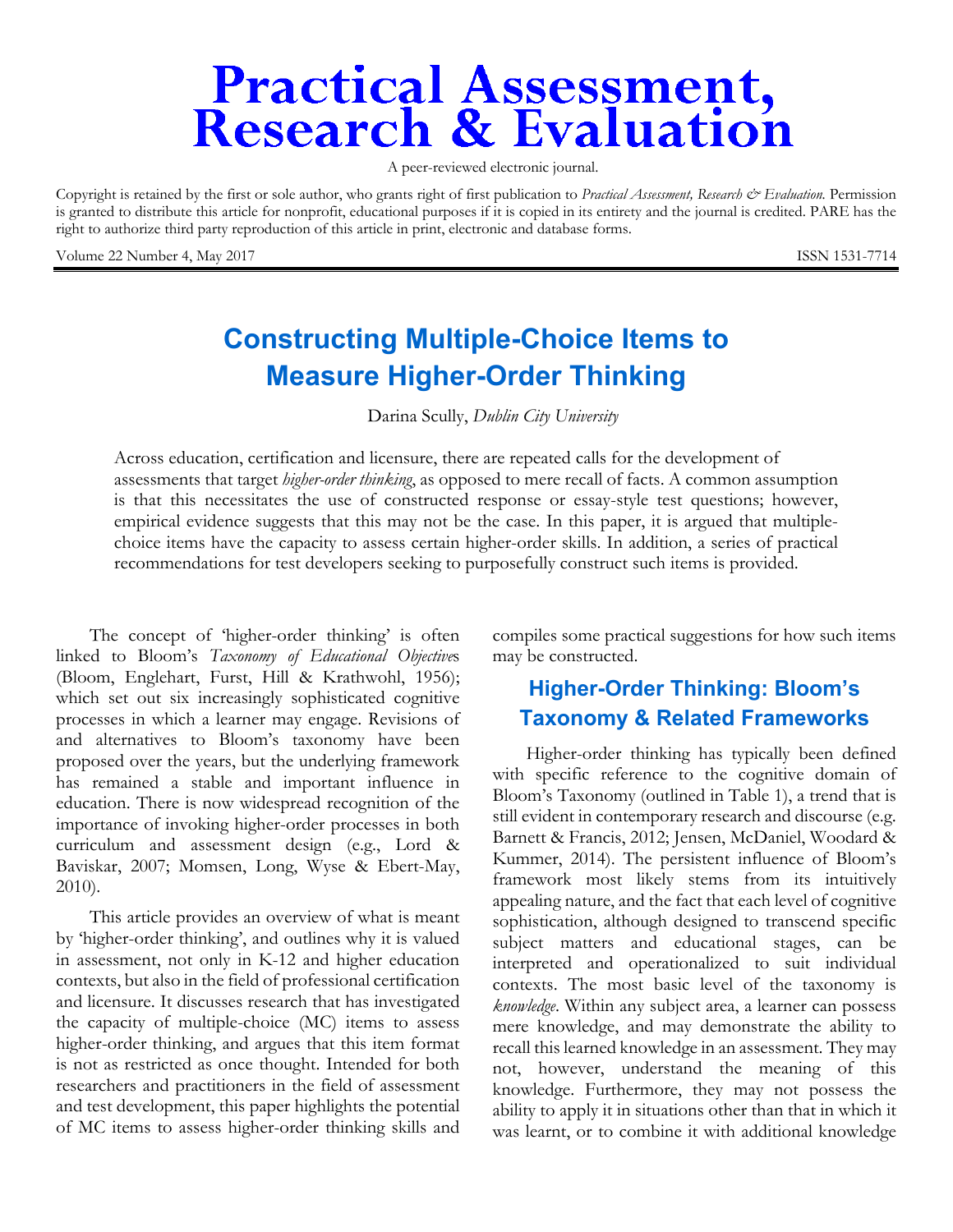to create new insights. Such abilities are represented by subsequent levels of the taxonomy.

| Level:        | Description                         |
|---------------|-------------------------------------|
| Knowledge     | Recall or recognition of learned    |
|               | knowledge – without necessarily     |
|               | having the ability to apply this    |
|               | knowledge                           |
| Comprehension | Describing and explaining learned   |
|               | knowledge                           |
| Application   | Using learned knowledge to solve    |
|               | problems in novel (but structurally |
|               | similar) contexts                   |
| Analysis      | Using learned knowledge to          |
|               | decompose situations into           |
|               | components, recognize unstated      |
|               | assumptions & identify motives      |
| Synthesis     | Combining elements of learned       |
|               | knowledge into new integrated       |
|               | wholes                              |
| Evaluation    | Critiquing or judging the value or  |
|               | worth of learned knowledge          |

| Table 1. Bloom's Taxonomy - Cognitive Domain |  |  |  |
|----------------------------------------------|--|--|--|
|----------------------------------------------|--|--|--|

Although the taxonomy appears to assume a hierarchical structure; with the implication that processes such as knowledge and comprehension are prerequisites for processes such as *application* and *analysis*, Bloom et al. (1956) made no specific references to *lowerorder* and *higher-order* thinking. Consequently, others' interpretations of where lower-order thinking 'ends' and higher-order thinking 'begins' have been inconsistent. Hopson, Simms and Knezek (2001), for example, included only *analysis*, *synthesis* and *evaluation* in their definition of higher-order thinking, whilst Fives and DiDonato-Barnes (2013) made the cut-point between *comprehension* and *application*. Wiggins (2015), on the other hand, posited that only knowledge constitutes lowerorder thinking. In the present paper, the taxonomy is conceived of as a continuum, with each level identifying a higher level of thinking than that which preceded it. As such, the term 'higher-order thinking' is understood to include all levels from *comprehension* onwards.

Since its inception, Bloom's taxonomy has been formally revised (Anderson et al., 2001, see Table 2). The revised taxonomy substitutes the noun forms used to name the levels with equivalent verb forms, with the aim of drawing greater attention to the actions in which

learners engage. Furthermore, it provides a range of additional verbs associated with each level, facilitating greater precision in classifying particular learning objectives at different levels. Anderson et al.'s revision also reverses the top two levels of the taxonomy, with *create* categorized as a higher level of thinking than *evaluate*. No empirical evidence was provided for this decision, however, and it has been argued (e.g. Huitt, 2011) that these two levels are best thought of as being equal in terms of complexity.

| Table 2. Anderson et al.'s (2001) Revision of |  |  |
|-----------------------------------------------|--|--|
| Bloom's Taxonomy                              |  |  |

|            |                          | Verbs           |
|------------|--------------------------|-----------------|
|            |                          | Associated with |
| Level      | Description              | Levels          |
| Remember   | Retrieving relevant      | Recognize,      |
|            | knowledge from long-     | Recall          |
|            | term memory              |                 |
| Understand | Determining the          | Interpret,      |
|            | meaning of               | Exemplify,      |
|            | instructional            | Classify,       |
|            | messages, including      | Summarize,      |
|            | oral, written &          | Infer, Compare, |
|            | graphic                  | Explain         |
|            | communication            |                 |
| Apply      | Carrying out or using    | Execute,        |
|            | a procedure in a         | Implement       |
|            | given situation          |                 |
| Analyse    | <b>Breaking material</b> | Differentiate,  |
|            | into its constituent     | Organize,       |
|            | parts, detecting how     |                 |
|            | the parts relate to      |                 |
|            | one another and to       |                 |
|            | an overall structure     |                 |
|            | or purpose               |                 |
| Evaluate   | Making judgements        | Check, Critique |
|            | based on criteria and    |                 |
|            | standards                |                 |
| Create     | Putting elements         | Generate, Plan, |
|            | together to form a       | Produce         |
|            | novel whole              |                 |

An additional and important element of Anderson et al.'s (2001) taxonomy is its recognition of the fact that 'knowledge' itself is not a unitary concept. Drawing on concepts from the field of cognitive psychology that emerged in the latter half of the 20th century, the revised taxonomy differentiates between four types of knowledge: *factual* (knowledge of the basic elements of a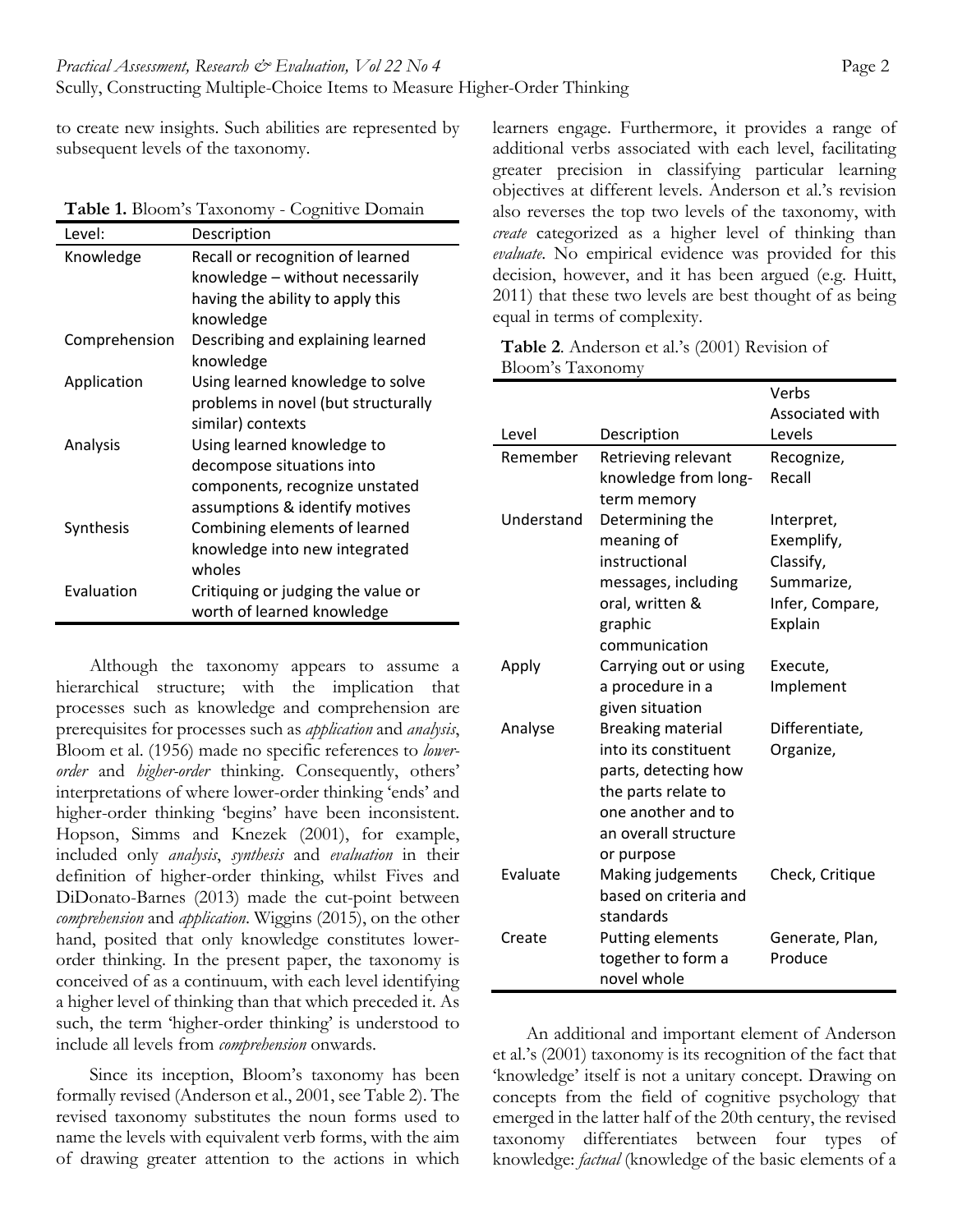discipline such as terminology and specific details), *conceptual* (knowledge of the inter-relationships between these elements within larger structures), *procedural* ('howto' knowledge) and *metacognitive* (awareness and knowledge of one's own cognition). It follows that any cognitive process can interact with any type of knowledge. Krathwohl (2002) provided a helpful template to illustrate this concept, by plotting these different types of knowledge and the various cognitive levels on opposing axes of a two-dimensional table (Table 3). The cells formed by the intersections of these two dimensions give rise to a wide range of potential cognitive activities.

Indeed, it has been shown that students who experience assessments demanding higher-order thinking are subsequently more likely to adopt meaningful, holistic approaches to their study, as opposed to engaging in mere surface-level or rote learning techniques (Jensen et al., 2014; Leung, Mok & Wong, 2008). In addition, such assessments allow instructors to provide more detailed and specific feedback (Momsen et al., 2010), which in turn can promote and guide future learning.

In higher education, there is a particularly strong interest in the assessment of higher-order skills, as universities and third-level institutions face growing demands to bridge the perceived gap between what

**Table 3.** Krathwohl's 'Taxonomy Table'

| <b>Cognitive Process Dimension</b>                     |          |            |       |         |          |        |
|--------------------------------------------------------|----------|------------|-------|---------|----------|--------|
| <b>Knowledge Dimension</b><br><b>Factual Knowledge</b> | Remember | Understand | Apply | Analyse | Evaluate | Create |
| Conceptual Knowledge                                   |          |            |       |         |          |        |
| Procedural Knowledge                                   |          |            |       |         |          |        |
| Metacognitive Knowledge                                |          |            |       |         |          |        |

It is acknowledged that there are various alternatives to the Bloom/Anderson framework. Indeed, Simkin and Kuechler (2005) noted 11 other knowledge taxonomies that have been proposed over the years. Examples include the SOLO (Structure of Observed Learning Outcome) taxonomy proposed by Biggs and Collis (1982), comprising *unistructural*, *multistructural*, *relational* and *extended abstract* stages of knowledge, and Webb's (1997) DOK (Depth of Knowledge) model, made up of *recall* & *reproduction*, *working with skills* & *concepts, short-term strategic thinking, and extended strategic thinking*. Some of these alternative frameworks have been adapted and refined for particular disciplines (e.g. Webb, 2005), however, Bloom's (1956) original taxonomy and Anderson et al.'s (2001) revision of same continue to predominate in both research and practice.

## **Higher-Order Thinking & Assessment**

In recent years, there has been increasing recognition of the potential *formative* role that assessment can play in education. That is, in addition to providing evaluative information about a student, assessment can and should - also serve as a mechanism to aid learning (Black & Wiliam, 1998). To this end, assessments tapping higher-order thinking are particularly desirable.

students learn, and what is valued by employers. The need for 'T-shaped professionals' – *i.e.* university graduates equipped not only with disciplinary specialization (represented by the vertical stroke of the T), but also with 'soft skills' that allow them to operate effectively across a broad range of contexts (represented by the horizontal bar of the  $T$ ) – is increasingly emphasized in both the academic literature and the mainstream media (e.g. Bitner & Brown, 2008; MacCraith, 2016; Oskam, 2009; Selingo, 2015). Examples of these 'soft skills' include creativity, collaborative problem-solving and critical thinking, all of which can be aligned with the upper levels of the various cognitive taxonomies.

In the field of certification and licensure, the primary objective of assessment is to reliably distinguish between candidates who do and do not possess the necessary knowledge, skills and abilities to practise a particular profession. Indeed, as LaDuca, Downing and Henzel (1995, p.138) asserted, the purpose of these types of assessment can be defined as the '*protection of the public and the profession from unqualified practitioners*'. With this in mind, issues such as the potential impact of these assessments on subsequent learning behaviours, or the value of generic, 'transferrable' skills may seem less relevant. This does not imply that the importance of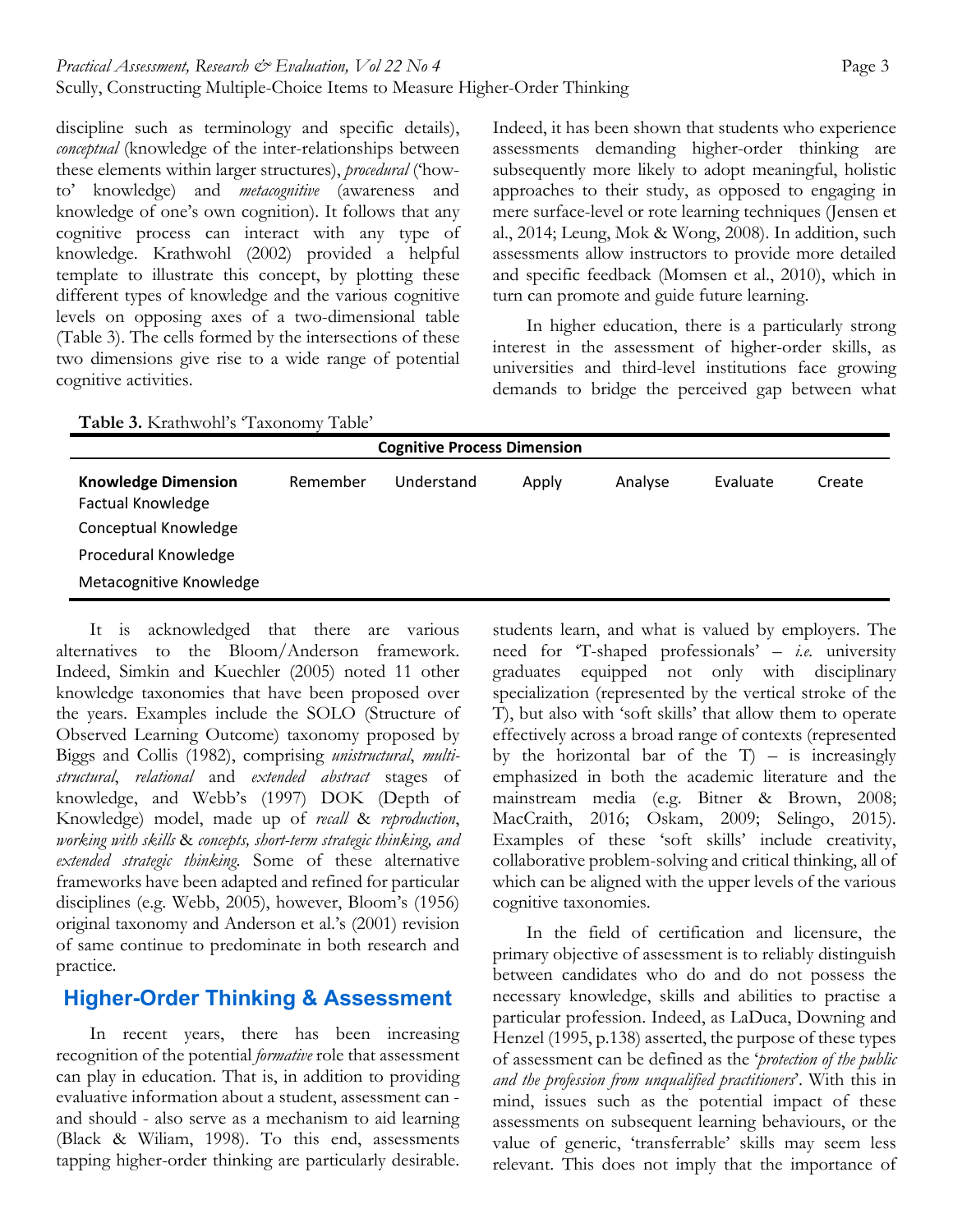higher order thinking in this context is diminished, however. As Webb, Cizek and Kaloh (1993) pointed out, test items requiring higher-order thinking can improve the breadth and depth of content coverage within a licensure test. More importantly, the abilities to think strategically, to reflect, and to apply learned knowledge in a range of situations have been identified as key indicators of competency for a wide range of professions, including, but not limited to: nursing (Morrison & Free, 2001), medicine and the allied health professions (Choudhury, Gouldsborough & Shaw, 2015; Mann, 2008), accountancy (Hansen, 2006), and teaching (Struyven, Blieck & De Roeck, 2014). As such, it is vital that items measuring these skills are included to ensure the validity of pass/fail decisions arising from these tests.

### **MC Items as an Assessment Format**

MC items (typically consisting of a stem and a choice of 3-5 response options) are an attractive assessment option for both educators and professional test developers for several reasons. Unlike constructedresponse (CR) items such as short-answer or essay-style questions, they can be quickly administered and machine-scored, rendering them suitable for use with large groups of students or test candidates (Morrison & Free, 2001). In addition, they facilitate higher sampling of content per unit time (Schuwirth & Van der Vleuten, 2003), are associated with greater objectivity and reliability (Newstead & Dennis 1994, Kniveton, 1996) and have even been shown to demonstrate superior concurrent validity with other measures of achievement (Bleks-Rechek, Zeug, & Webb, 2007). The use of multiple-choice items also provides the opportunity for test developers to quickly analyse the performance of each test item, and use this information to improve future assessments.

Despite these advantages, MC items have also received a great deal of criticism. Veloski, Rabinowitz, Robeson and Young (1999, p. 539), for example, condemned their use in the context of medical education, arguing that professional competence requires being able '*to perform in a real-life setting that does not offer short lists of five choices*.' This reflects a general perception that MC items are incapable of assessing cognitive process beyond recall or recognition of knowledge, given that the correct answer is provided amongst the response options.

A number of empirical studies have attempted to investigate this issue, by comparing student performance across MC items and CR/performance items. Many have revealed that these item types measure two distinct constructs (e.g. Becker & Johnston, 1999; Frederiksen, 1984; Hickson & Reed, 2011; Krieg & Uyar, 2001), which is usually interpreted as a demonstration of the inferiority of MC items in assessing higher-order thinking. This interpretation, however, rests on the assumption that all CR items are a valid measure of higher-order thinking, which is not necessarily the case. Furthermore, other studies have failed to find differences in student performance across the two item types (e.g. Hickson, Reed & Sander, 2012; Thissen, Wainer & Wang, 1994; Walstad & Becker, 1994).

As Martinez (1999, p.207) argued, it is likely that any differences emerging between MC and CR items are '*less a reflection of the limitations of these formats than they are of typical use'*. Indeed, when subject-matter experts are given the task of classifying MC items according to the different levels of Bloom's Taxonomy, the overwhelming majority are typically deemed to be recall or recognition items (e.g. Masters, Hulsmeyer, Pike, Leichty, Miller & Verst, 2001; Momsen et al., 2010; Tarrant, Knierim, Hayes & Ware, 2006; Webb et al., 1993). A small number of comprehension, application and analysis items have also been identified in these studies, however, which suggests that MC items do indeed have the potential to assess these skills, but that lower level MC items are simply over-represented. It follows that comparisons of different item types have been constrained by this fact; and that the potential of MC items to assess higher-order thinking may be chronically underestimated. Strong support for this assertion arises from studies that use Bloom's Taxonomy to classify each item from both their MC and CR item banks at the offset. Indeed, Hancock (1994), Simkin and Kuechler (2005) and Traub (1993) followed this method, and observed that when subsequent performance comparisons were restricted to MC vs. CR items written at the same taxonomic level, moderate to strong correlations emerged.

At this point, it should be noted that there is currently insufficient evidence to suggest that MC items can measure a *fully exhaustive* range of thinking skills. Educational research distinguishes between convergent thinking, which refers to working with knowledge, concepts and processes that already exist; and divergent thinking, which is required in situations wherein there is no pre-determined solution. Given these definitions, it could be argued that the nature of the MC item format necessarily precludes its ability to assess the two highest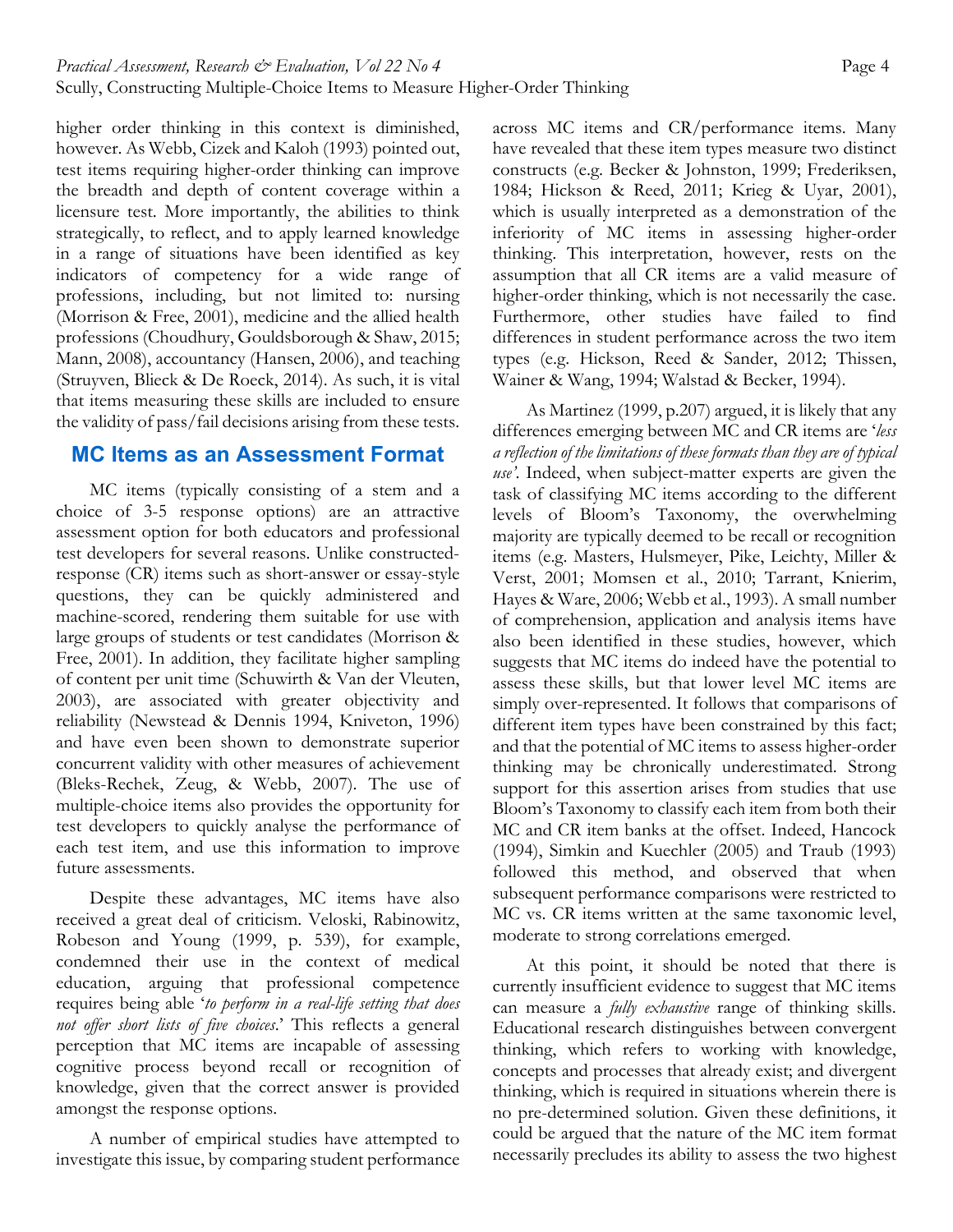levels of the taxonomy. Indeed, the research discussed to this point supports the contention that the capabilities of MC items extend as far as the *analyse* level, but there have been few instances of *evaluate* or *create* MC items identified to date. A glance at some of the verbs suggested by Anderson et al. to describe actions reflecting these levels (refer back to Table 2) highlights the potential difficulty to this end. Despite this, some strategies may be employed to support 'pseudoassessment' of these higher levels using MC items. These will be discussed in the following section.

MC items, like all forms of assessment, are associated with certain limitations. It is fully acknowledged that the authenticity of an assessment can – and where possible, should - be maximized by encompassing various methods of measurement. The aim of this paper is not to advocate for the exclusive use of one particular method; rather, it is to draw attention to the possibility that the capacity of MC items to assess higher order thinking has been masked by studies that treat this item format as a homogenous entity. Constructing MC items assessing higher-order thinking is undoubtedly a challenging and time-consuming task. Yet, it is possible; moreover, it is worthwhile investing the time and resources in doing so. Cognitively challenging MC items offer an attractive balance, as they have the potential to simultaneously meet the needs of (i) students seeking to improve their learning through the medium of assessment, (ii) educators who wish to obtain meaningful information about their students' abilities, (iii) universities seeking to measure skills valued by employers, and (iv) certification/licensure test developers aiming to improve the fidelity of their test items and the validity of their decision-making in a costeffective manner.

## **Strategies for Constructing MC items Assessing Higher-Order Thinking**

Targeting an item at a particular cognitive level requires, above all, explicit reference to a wellestablished taxonomic framework such as that of Anderson et al. (2001). For example, items can be written specifically to assess a student's ability to 'remember procedural knowledge', to 'apply factual knowledge', etc. (refer back to Table 3). Whilst this is undoubtedly a helpful starting point, it is not enough to refer solely to process descriptions, as they are often quite broad in nature and open to subjective interpretations (Hancock, 1994). Rather, careful consideration should be given to the precise definitional criteria set out both for the cognitive level and type of knowledge in question, and these criteria mapped closely to the structure of the item.

Furthermore, although the taxonomy was initially designed to transcend specific subject matters, measurement experts argue that the more sophisticated cognitive processes are inherently domain-specific. Indeed, Anderson et al. (2001) acknowledged that, ideally, each major field should have its own taxonomy, '*closer to the special language and thinking of its experts, and reflecting its own appropriate sub-divisions*'. All subject-matter experts are faced with this challenge of operationalizing general taxonomic levels for their specific area (Morrison & Free, 2001). As such, the extent to which generic rules for item construction at various cognitive levels can be generated is somewhat limited. Nevertheless, some strategies have been identified that may help guide the production of items that reach beyond mere recall.

**(i) Manipulation of Target Verbs Specific verbs** have been linked to the various cognitive processes (Morrison & Free, 2001; Table 4). These verbs, when

**Table 4**. Examples of verbs associated with various categories of Bloom's Taxonomy – reproduced from Morrison & Free (2001)

| Knowledge | Comprehension   | <b>Application</b> | <b>Analysis</b> | <b>Synthesis</b> | <b>Evaluation</b> |
|-----------|-----------------|--------------------|-----------------|------------------|-------------------|
| Identify  | <b>Describe</b> | Apply              | Analyse         | Compose          | Appraise          |
| Define    | Differentiate   | Calculate          | Categorize      | Construct        | Assess            |
| Know      | <b>Discuss</b>  | Classify           | Compare         | Create           | Evaluate          |
| List      | Explain         | Develop            | Contrast        | Design           | Judge             |
| Name      | Rephrase        | Examine            | Distinguish     | Formulate        |                   |
| Recognize | Restate         | Solve              | Determine       | Modify           |                   |
| State     | Reword          | Use                | Investigate     | Plan             |                   |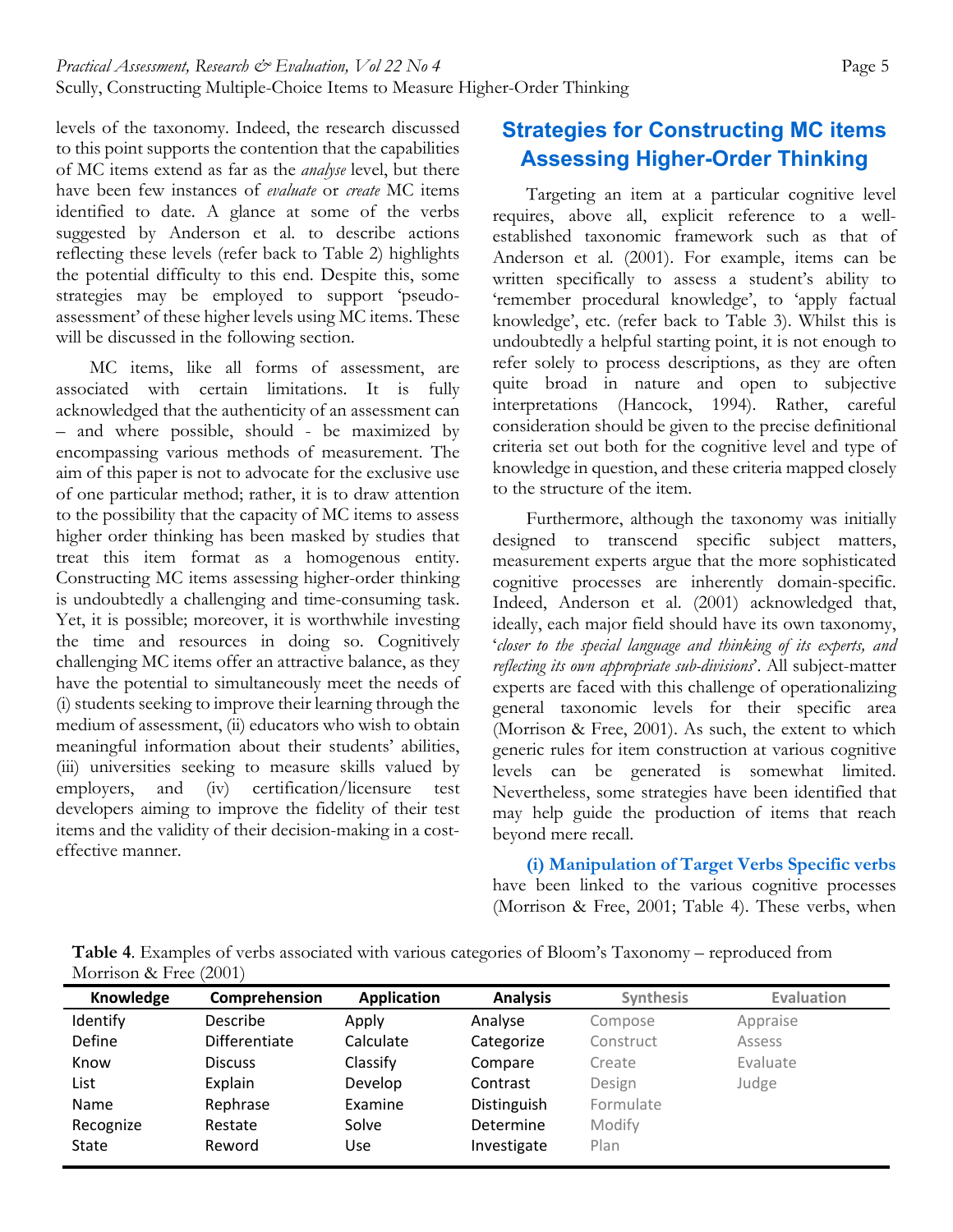placed in an item, may serve as rudimental indicators of the cognitive level it is likely to assess. This strategy should be used with caution, as some verbs could arguably be placed in multiple categories, and much depends on the context of the item in which they are placed. They may, however, provide an objective, transparent basis for item-writers.

At a first glance, many of these verbs may appear to be incompatible with MC items - even those associated with relatively low cognitive levels such as '*describe'* and '*explain'*. This may explain why there is usually an abundance of knowledge level items. However, as Dickinson (2011) pointed out, MC items assessing higher levels can be constructed by replacing the desired 'unconstrained' verb with its noun derivative; and preceding it with a knowledge level verb, resulting in stems such as 's*elect the best description* or '*identify the most accurate explanation*'. This strategy could theoretically be extended to the *synthesis* and *evaluation* levels (e.g. '*select the best plan*'/ '*identify the best modification'*). However, as students are not required to independently generate the solutions in such scenarios, this is best thought of as 'pseudo-assessment' of the highest cognitive levels.

**(ii) Item Flipping** Items that present an overarching concept or category, and require examinees to recognize a specific instance of this concept, can usually be classified at the lowest taxonomic level. Examinees can successfully answer these items without necessarily having an understanding of the concept, or what it means to be an exemplar of that concept, by simply drawing on a memorized list of terms. Dickinson (2011) suggests that such items can be 'flipped', by presenting the specific instance in the item stem, and asking the examinee to identify the underlying rule or concept instead. To correctly answer flipped items, testtakers must also have a complete understanding of the alternative distractor concepts, and consider whether or not the characteristic presented in the stem could fit in with any of these; thus the item is moved from the knowledge to the *comprehension* level. Examples from the fields of education and psychology are provided in Table 5.

| <b>Original Items:</b><br>Which of the following                                                                                                                                                                                  | <b>Flipped Items:</b><br>A teacher uses a strategy                                                                                              |
|-----------------------------------------------------------------------------------------------------------------------------------------------------------------------------------------------------------------------------------|-------------------------------------------------------------------------------------------------------------------------------------------------|
| best describes what is<br>meant by 'formative<br>assessment'?                                                                                                                                                                     | called Thumbs Up,<br>Thumbs Down with her<br>students. This illustrates<br>the use of:                                                          |
| is based on the<br>А.<br>student's attitudes,<br>interests and values<br>is designed primarily<br>В.<br>to evaluate learning<br>is usually high-stakes<br>C.<br>D.<br>provides information<br>to modify teaching<br>and learning* | affective assessment<br>А.<br>В.<br>formative<br>assessment*<br>diagnostic<br>C.<br>assessment<br>summative<br>D.<br>assessment                 |
|                                                                                                                                                                                                                                   | (Source: O'Leary, personal<br>communication,                                                                                                    |
| According to Piaget's<br>theory of cognitive<br>development, what is<br>'accommodation'?                                                                                                                                          | After Sarah learned that<br>penguins can't fly, she<br>had to modify her existing<br>concept of birds. This best<br>illustrates the process of: |
| the ability to think<br>А.<br>logically<br>the diminishing of a<br>В.<br>response to a<br>frequently repeated<br>stimulus                                                                                                         | Accommodation*<br>А.<br>Conservation<br>В.<br>C.<br>Habituation<br>D.<br>Egocentrism                                                            |
| altering one's existing<br>C.<br>schemas as a result of<br>new information*<br>an inability to<br>D.<br>understand<br>perspectives besides<br>one's own                                                                           | (Adapted from: ProProfs,<br>$n.d.$ )                                                                                                            |

of how an item is constructed, if one or more of its distractors are implausible to even the weakest students, it will not assess higher level thinking (Hancock, 1994). Distractors that are superficially similar to the item key, on the other hand, demand a high level of discriminating judgement. It has thus been recommended that, where possible, all of the given options are theoretically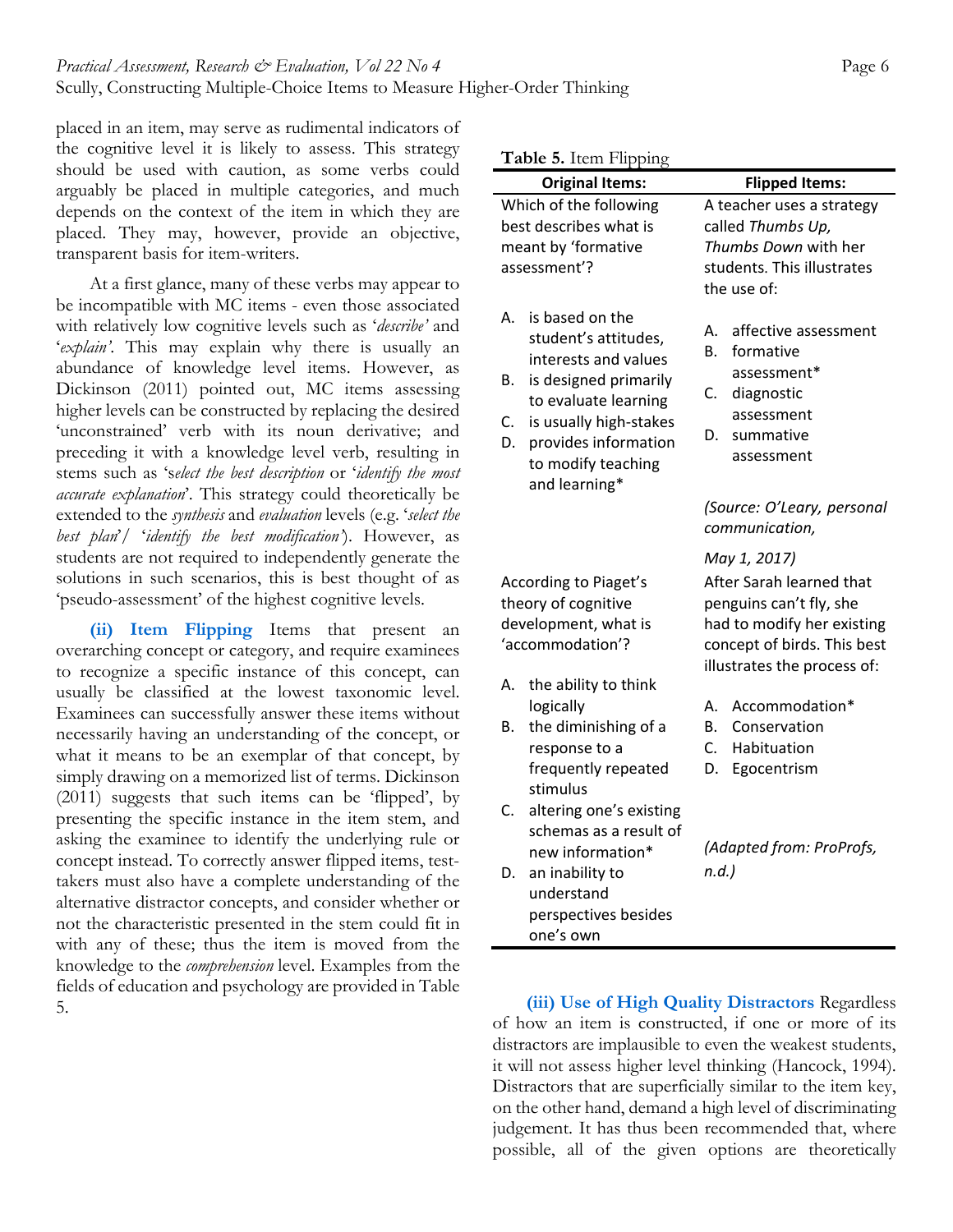plausible, with the key being the 'best' answer, as opposed to the only correct option. The item stem should also be worded appropriately to reflect this. Great care must be taken to ensure that this strategy does not introduce subjectivity - the item key must remain indisputably and objectively 'more correct' than any of the distractors.

Table 6 provides an example of the effectiveness of high quality distractors, using two items from the field of nursing (Morrison & Free, 2001). Although both of these items assess similar content, the item on the right demands a higher level of cognitive processing. To correctly answer this item, an examinee must know that a shuffling gait is characteristic of Parkinson's disease, and use this knowledge to understand that the presence of throw rugs throughout the home pose a significant safety hazard to the client, and thus has the 'greatest' implication for his care. All three of the distractors are plausible, as they may also be construed as having implications for the client's care. For example, options C and D are indicative of additional symptoms of Parkinson's disease that may require attention, whilst option A could potentially, but not necessarily, have implications for care, depending on how the client feels about visits from his grandchildren.

**(iv) Tapping 'Multiple Neurons'** Burns (2010, p.332) distinguished between 'one-neuron' items, whereby, '*figuratively, the student only has to fire one neuron to obtain the memorized, tidbit answer*', and 'multiple-neuron' items, which require an understanding of *'interconnections between knowledge'*. Practically speaking, multiple-neuron items assess higher-level processes such as knowledge

application, because they require examinees to have knowledge of more than one fact or concept, and to successfully combine these to arrive at the correct answer. Table 7 tracks the transformation of an item stem from a 'one-neuron' to a 'five-neuron' classification.

| <b>Table 7.</b> The transformation of an item from a 'one- |
|------------------------------------------------------------|
| neuron' to a 'five-neuron' classification -adapted         |
| from Burns $(2010)$                                        |

| 1-neuron | Identify the cell at the end of the pointer?   |
|----------|------------------------------------------------|
| 2-neuron | Identify the hormone produced by this cell?    |
| 3-neuron | Identify the target organ/tissue/cell for the  |
|          | hormone produced by this cell?                 |
| 4-neuron | Identify the physiologic effect in the target  |
|          | organ/tissue/cell for the hormone produced by  |
|          | this cell?                                     |
| 5-neuron | Identify the physiologic effect in the body    |
|          | caused by the target organ/tissue/cell for the |
|          | hormone produced by this cell?                 |
|          |                                                |

As is evident from Table 7, the process of literally transforming an item from one- to five-neuron status in this way may result in rather cumbersome, poorlyworded items. It is important to strike a balance between achieving the desired level of cognitive complexity, whilst simultaneously maintaining basic principles for good item-writing, such as clarity of wording (see Haladyna, Downing, & Rodriguez, 2002 for a comprehensive overview of these). Furthermore, some content areas simply may not lend themselves to the use of five-neuron questions. An appropriate rule-of-thumb may be to strive for items that could be classified at least at the 'two-neuron' level or, as Morrison and Free (2001)

**Table 6.** A comparison of two MC items, one with a standard stem and distractors, and one with a discriminating stem and high quality distractors (adapted from Morrison & Free, 2001)

|    | <b>Standard stem and distractors:</b>                | Discriminating stem and high-quality distractors:                                                                               |
|----|------------------------------------------------------|---------------------------------------------------------------------------------------------------------------------------------|
|    | Which of the following assessment findings is        | A nurse is making a home visit to a 75-year old male who has                                                                    |
|    | characteristic of a client with Parkinson's disease? | had Parkinson's disease for the past five years. Which of the<br>following has the greatest implication for this client's care? |
| Α. | Night blindness                                      |                                                                                                                                 |
| В. | Pain in lower extremities                            | A. The client's wife tells the nurse that the grandchildren                                                                     |
| C. | Shuffling gait*                                      | have visited for over a month.                                                                                                  |
| D. | Incontinence                                         | B. The nurse notes that there are numerous throw rugs<br>throughout the client's home*                                          |
|    |                                                      | C. The client has a towel wrapped around his neck that the                                                                      |
|    |                                                      | wife uses to wipe her husband's face                                                                                            |
|    |                                                      | D. The client is sitting in an arm chair, and the nurse notes                                                                   |
|    |                                                      | that he is gripping the arms of the chair                                                                                       |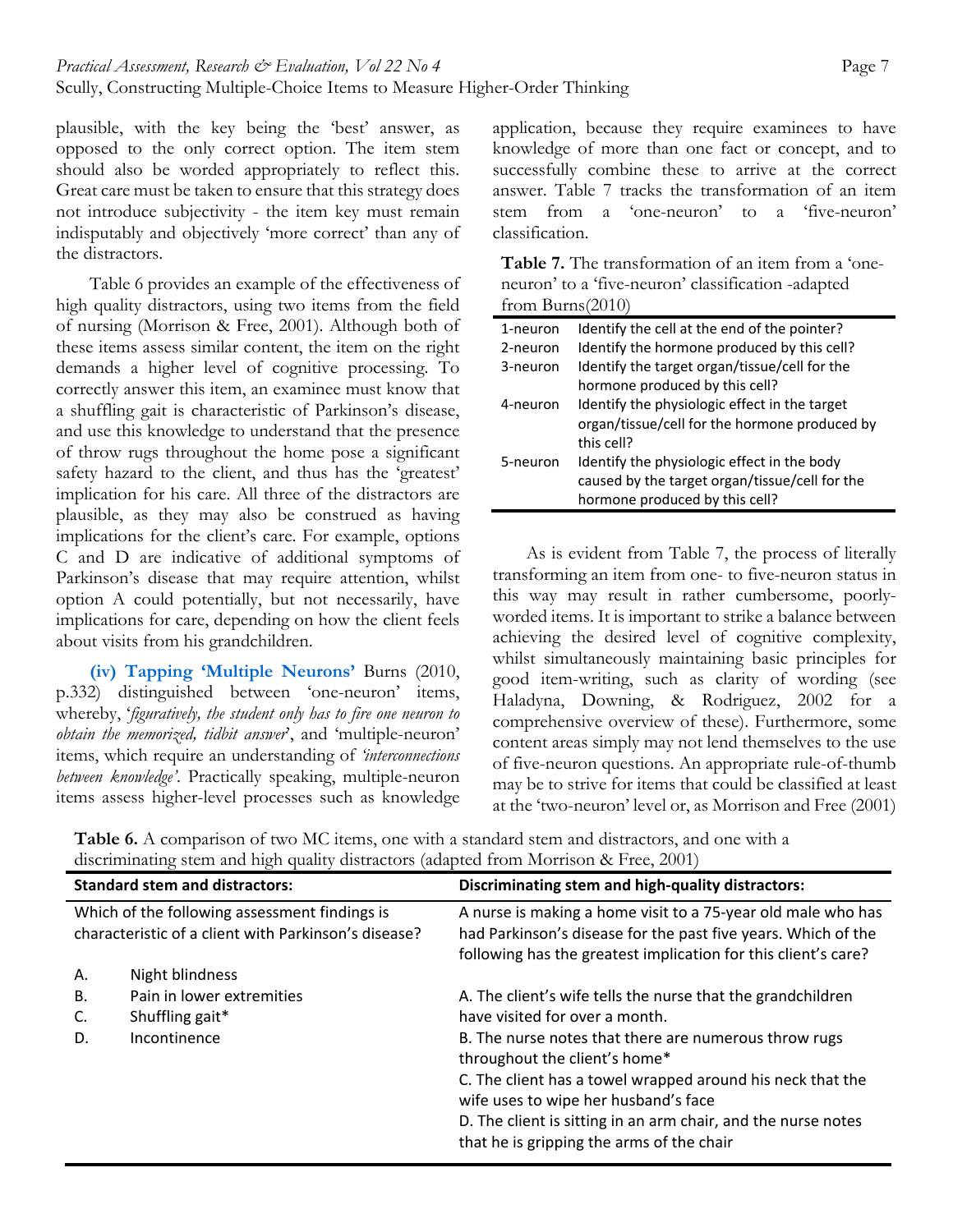One potential disadvantage of context-dependent items is their inherently greater reading load (Airasian et al., 1994). Theoretically, this can introduce construct irrelevant variance and disadvantage test-takers with low verbal ability or poor English proficiency. Consideration of test-taker characteristics and differential item functioning analyses may help monitor whether or not this is an issue in particular testing contexts. Where concerns are raised, the use of video (Chan & Schmitt, 1997) or animation (Dancy & Beichner, 2006) to present the information contained in the stem may be an effective solution.

suggested; items for which the answer could not theoretically be located on one page of a textbook.

Table 8 provides some examples of multipleneuron items from the fields of pharmacy, statistics, and education respectively. It should be noted that multipleneuron items are often (but not always) *context-dependent*. That is, they may present a stimulus or scenario, requiring the examinee to draw on various elements of their subject knowledge to interpret the scenario and subsequently select the most appropriate response. In some cases, several items may accompany a given scenario. These are known as *context-dependent item sets*.

**Table 8**. Examples of 'multiple-neuron' items

Which of the following is a contraindication for spironolactone?

A. Serum creatinine =  $3.0$ mg/dL\*

B. Serum potassium = 3.5mEq/L

C. Resting heart rate = 68bpm

D. Blood pressure = 130/85mmHg

*(Source: Tiemeier, Stacy & Burke, 2011)*

You have carried out a 3 x 2 ANOVA for independent groups. There were 60 participants with 10 participants randomly assigned to each cell. You have now analysed the data and are checking your work. Which of the following would immediately let you know that you have made an error?

A. You found the total degrees of freedom to be 60.\*

B. You found the mean square for the error term to be 6.25

C. You found the F‐statistic for the interaction effect to be 2.34

D. You found degrees of freedom for the interaction effect to be 2.

 *(Source: DiBattista, 2011)*

James is a fourth class student. His results from a standardized reading assessment are below:

| Test: Reading | <b>Standard Score:</b> | -81          |
|---------------|------------------------|--------------|
| Level: 4      | STEN Score:            | -            |
| Form: A       | Percentile Rank:       | $\sim$<br>∸∸ |

James' teacher, Mrs Smith is preparing to explain the test results to James' parents. Which of the following represents a correct interpretation of the results?

A) James did as well or better than 12% of students in his class

B) James did as well or better than 12% of 4th class students nationally\*

C) James did better than 81% of 4th class students nationally

D) James did better than 81% of students in his class

What additional information would be most important for Mrs. Smith to communicate to James' parents to help them fully understand the meaning of these results?

A) James' raw score on the standardized test

B) The mean standard score for the class

C) James' performance in everyday reading activities\*

D) James' standardized scores from last year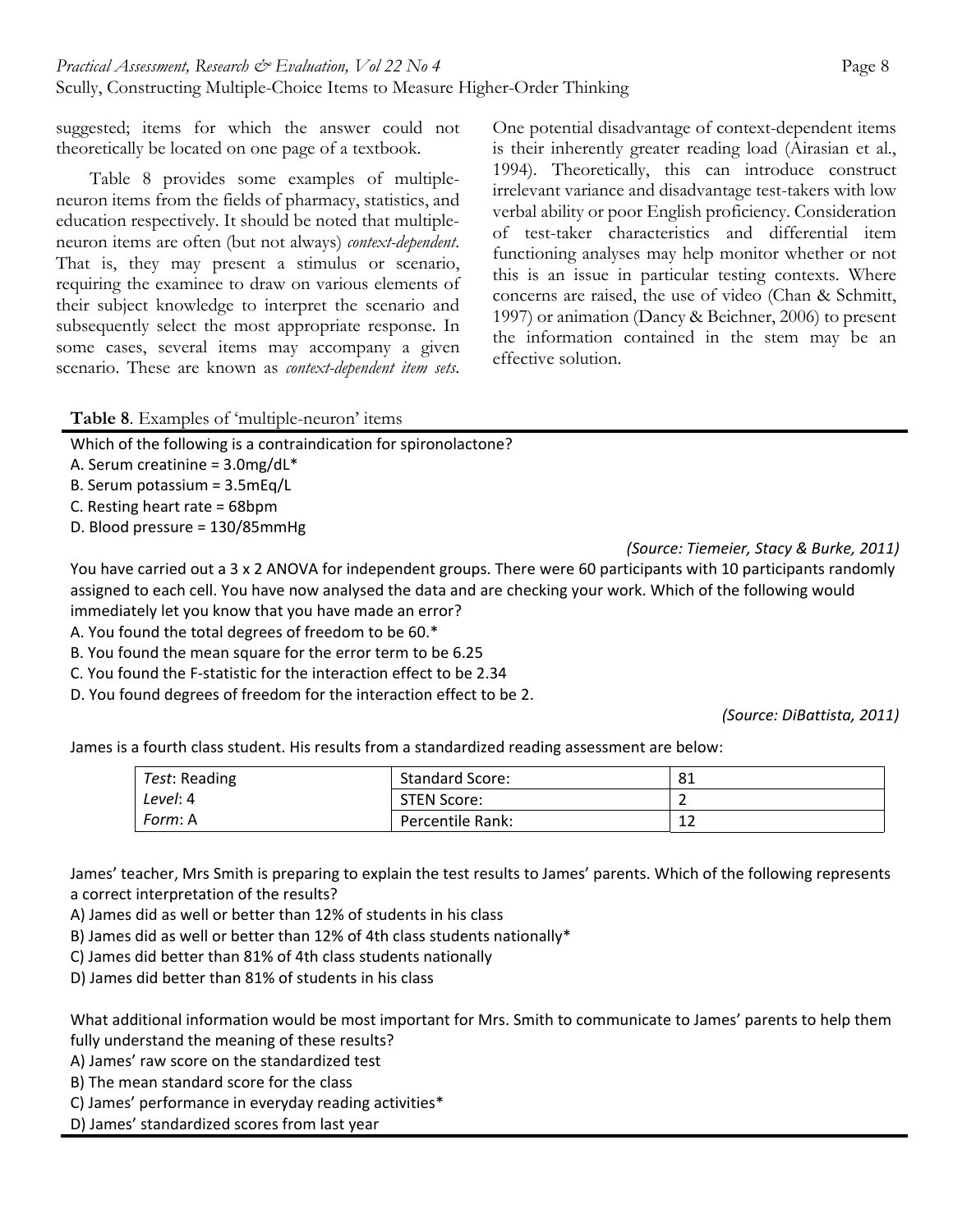Each of the strategies described to this point may aid item-writers to construct MC items at higher cognitive levels. However, it should be appreciated that none will automatically produce items aligned to one particular level. Constructing *analysis* level items, for example, is especially challenging, and requires an additional layer of abstraction. Indeed, as Oermann and Gaberson (2009) pointed out, differences between *application* and *analysis* items are not always readily apparent. *Analysis* has been described in various terms, such as '*breaking material into its constituent parts*' (Anderson et al., 2001) and '*recognizing unstated assumptions*' (Bloom et al., 1956). Items that assess *analysis* are often accompanied by complex stimuli that must be interpreted; alternatively, they may require examinees to digest and make sense of multiple pieces of information with respect to each response option in order to determine which is the most appropriate. Generally

speaking, these items require high-level problem-solving skills such as interpreting abstract information, recognizing discrepancies, scrutinizing decisions, or inferring causality in complex situations (Lord & Baviskar, 2007; Simkin & Kuechler, 2005; Vacc, Loesch, & Lubik, 2001). Of course, it is necessary to tailor these criteria to the specific subject matter, and also to the level of the exam. Two examples of *analysis* items from a nursing certification exam and a primary school science test, respectively, are provided in Table 9.

## **Validity Considerations**

Following attempts to construct MC items that measure higher-order thinking, the next logical step is to investigate whether or not these items succeed in doing so. This is essential to establish support for the validity of any subsequent judgements based on the assessment. However, it can present some challenges. Ideally, the

**Table 9**. Examples of MC items that could be classified at the 'analysis' level

You receive a report on the following patients at the beginning of your evening shift. Which patient should you assess first?

A. An 82‐year‐old with pneumonia who seems confused at time\*

B. A 76‐year‐old patient with cancer with 300 mL remaining of an intravenous infusion

C. A 40‐year‐old who had an emergency appendectomy 8 hours ago

D. An 18‐year‐old with chest tubes for treatment of an pneumothorax following an accident

*(Source: Oermann & Gaberson, 2009)*

Linda and Steve did a survey of the fruit that children in their class liked best. Look at the chart and answer the two questions.



- 1. Oranges are more popular than grapes
	- A. True
	- B. False\*
	- C. Can't say

2. Children eat bananas most often

- A. True
- B. False
- C. Can't say\*

*(Adapted from Kilfeather, O'Leary & Varley, 2011)*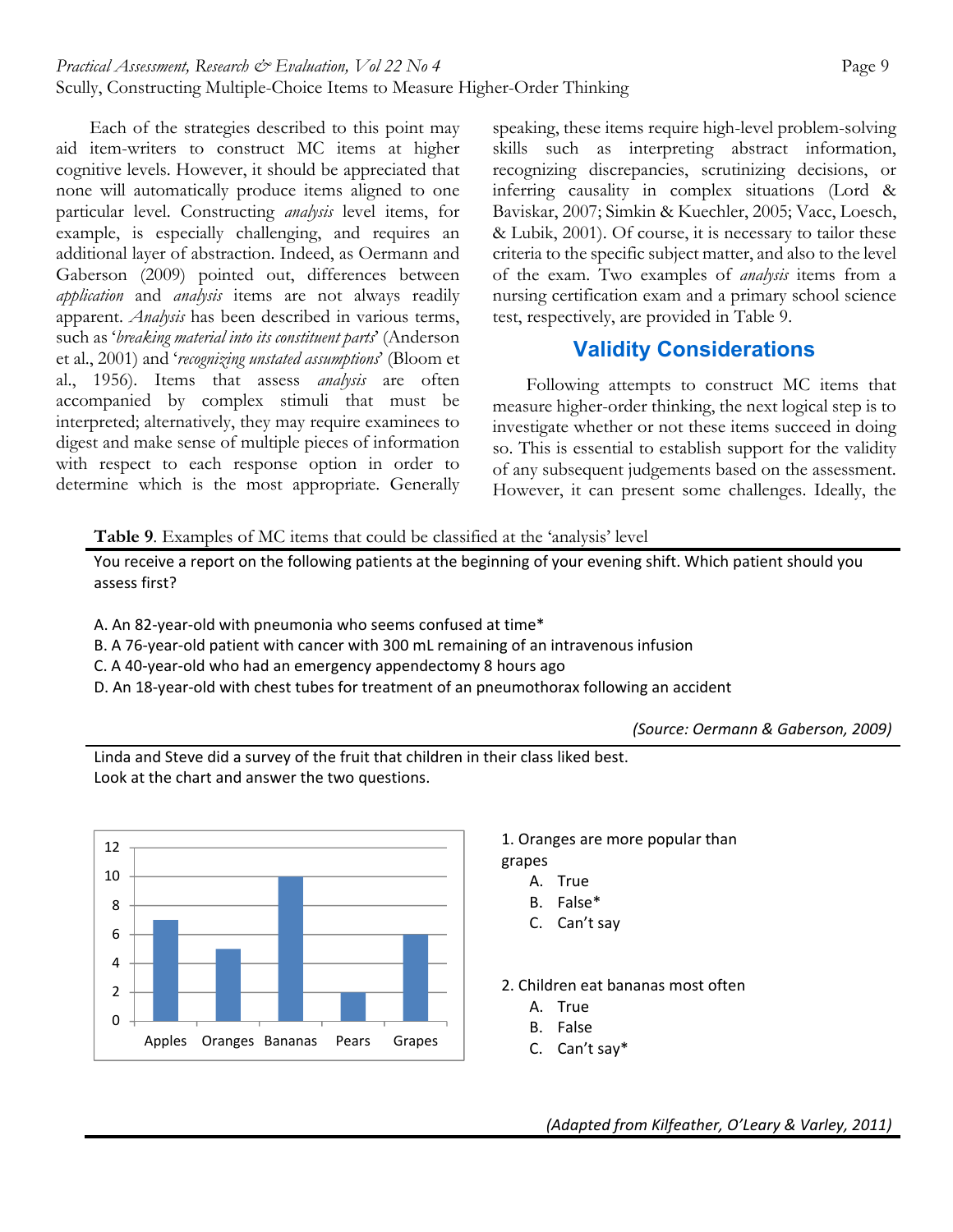cognitive complexity of an item should be rated by subject-matter experts, trained explicitly in the use of one or more of the relevant taxonomies (e.g. Tarrant et al., 2006). A drawback to this method is that there is necessarily an element of subjectivity associated with these ratings. Accordingly, it is advisable that items are classified by diverse groups of experts, who have been instructed to focus closely on the definitional criteria outlined in the frameworks, and to consider potential discrepancies that could arise from these as they are classifying the items. Measures of inter-rater reliability should then be considered in determining whether an item can be eventually classified at any given level, or whether it should be revised/removed.

For those favouring more objective criteria, it may seem appealing to refer to the items' difficulty indices. However, this is not advisable. Difficulty and complexity are two distinct attributes, with the former simply referring to the proportion of test-takers who answer an item correctly. As Hancock (1994) pointed out, a test item may be difficult on the basis that it requires a testtaker to recall a relatively obscure fact. This fact, however, may be trivial with regard to a learner's overall level of understanding of a complex concept, or a licensure candidate's competence in the given profession. Empirical evidence has supported this view, with weak – and occasionally inverse correlations emerging between complexity ratings and difficulty indices (e.g. Hancock, 1994; Schneider, Huff, Egan, Gaines, & Ferrara, 2013).

One particularly promising method that may be suitable for identifying the cognitive complexity of a test item is the *think aloud protocol* (TAP; Ericsson 2006), whereby individuals are asked to verbalize their thoughts whilst engaged in a learning activity. Evidence suggests that TAP may represent an accurate measure of both cognitive and metacognitive processes (Azevedo, Moos, Johnson & Chauncey, 2010); as such, if TAP was employed to measure the cognitive processes of a testtaker whilst completing a given item, this could potentially give valuable insights into the level of thinking assessed by this item.

#### **Concluding Comments**

The importance of measuring higher-order thinking, for a variety of reasons, is well recognized in both educational and professional assessment circles. Many have argued that MC items – although valued for their objective and cost-efficient nature – are incapable of measuring complex cognitive processes. A more accurate assertion, however, may be that MC items measuring complex cognitive processes are simply rarely constructed. That is, the format itself is not necessarily restricted to the assessment of superficial recall and recognition. By adhering to certain strategies, it is possible to construct MC items measuring processes such as knowledge application and analysis. This can benefit both learners and test developers in a variety of contexts.

#### **References**

- Airasian, P.W. (1994) Classroom assessment. New York: McGraw-Hill.
- Anderson, L.W., Krathwohl, D.R., Airasian, P.W., Cruickshank, K.A., Mayer, R.E., Pintrich, P.R., … Wittrock, M.C. (2001). A taxonomy for learning, teaching and assessing: A revision of Bloom's Taxonomy of Educational Objectives. (Complete edition). New York: Longman.
- Azevedo, R., Moos, D.C., Johnson, A.M., & Chauncey, A.D. (2010). Measuring cognitive and metacognitive regulatory processes during hypermedia learning: issues and challenges. *Educational Psychologist*, 45 (4), 210-223
- Barnett, J. E & Francis, A.L. (2012). Using higher order thinking questions to foster critical thinking: a classroom study*. Educational Psychology*, 32 (2) 201-211.
- Becker, W.E., & Johnston, C. (1999). The relationship between multiple-choice and essay response questions in assessing economics understanding. *Economic Record*, 75 (231), 348-357
- Biggs,. J.B. & Collis, K.F. (1982). Evaluating the Quality of Learning: The SOLO Taxonomy (Structure of the Observed Learning Outcome) New York: Academic Press
- Bitner, M.J & Brown, S.W. (2008). The service imperative. Business Horizons, 51 (1)¸ 39-46
- Black, P. & Wiliam, D. (1998). Assessment and Classroom Learning. Assessment in Education: Principles, Policy & Practice, 5: 1, 7-74
- Bleks-Rechek, A., Zeug, N. & Webb, R.M. (2007). Discrepant performance on multiple-choice and short answer assessments and the relation of performance to general scholastic aptitude. *Assessment and Evaluation in Higher Education*, 32 (2) 89-105
- Bloom, B., Englehart, M., Furst, E., Hill, W. & Krathwohl, D. (1956). A taxonomy of educational objectives,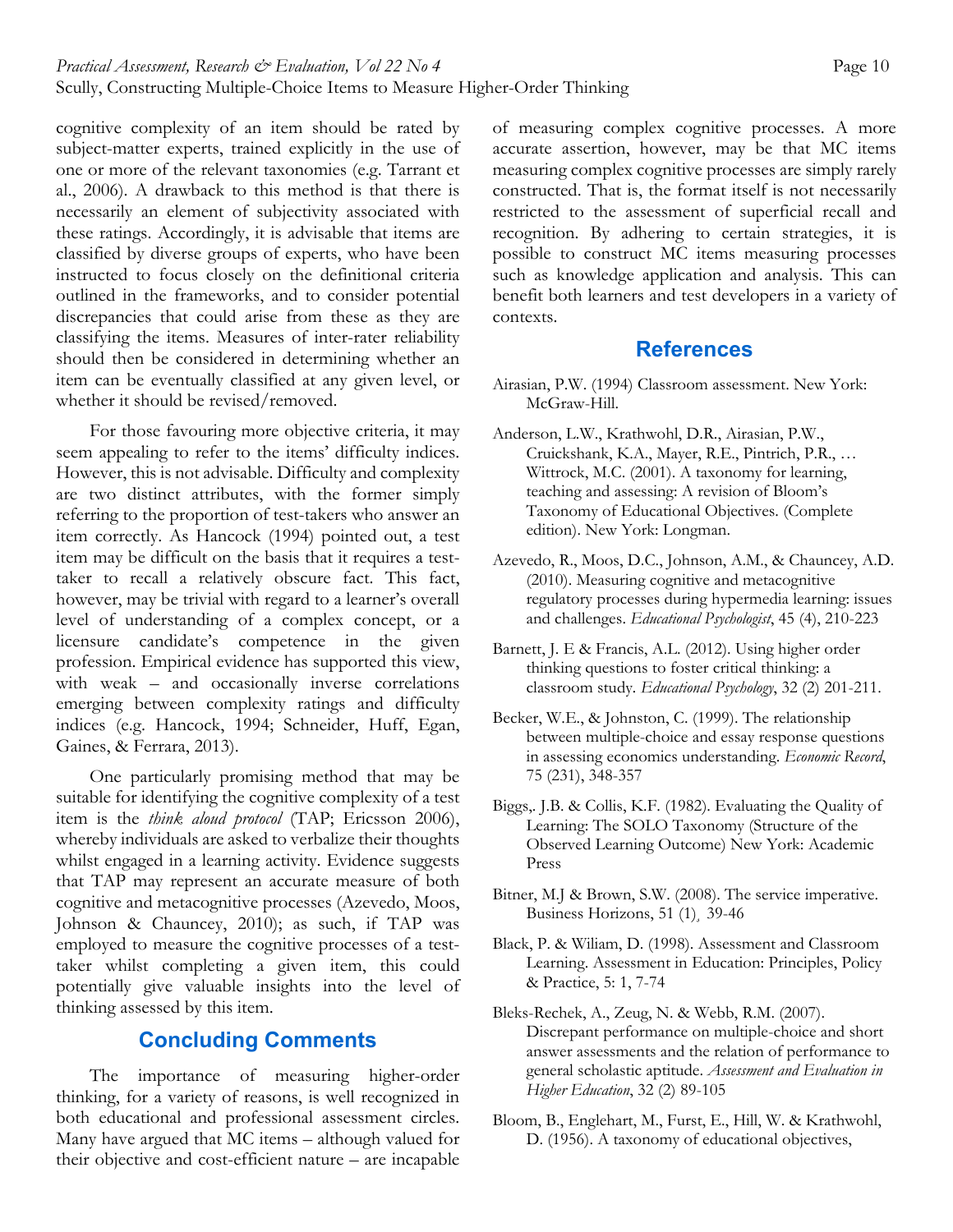*Practical Assessment, Research & Evaluation, Vol 22 No 4* Page 11 Scully, Constructing Multiple-Choice Items to Measure Higher-Order Thinking

> Hickson, S. & Reed, W.R. (2011). More evidence on the use of constructed-response questions in principles of economics classes. *International Review of Economic*

> > *Education*, 10, 28-48

Burns, E.R. (2010). "Anatomizing" reversed: Use of examination questions that foster use of higher order learning skills by students. *Anatomical Science Education*, 3 (6) 330-334

Handbook I: Cognitive domain. New York: David

McKay Company.

Chan, D. & Schmitt, N. (1997). Video-based versus paperand-pencil method of assessment in situational judgment tests: Subgroup differences in performance and face validity perceptions. *Journal of Applied Psychology*, 82, 143-159

Choudhury, B., Gouldsborough, I., Shaw, F.L. (2015). The intelligent anatomy spotter: A new approach to incorporate higher levels of Bloom's taxonomy. Anatomical Science Education, 19,

Dancy, M. & Beichner, R. (2006). Impact of animation on assessment of conceptual understanding in physics. *Physical Review Special Topics – Physics Education Research*, 2  $(1), 1-7$ 

DiBattista, D. (2011, September). Getting the most out of multiple-choice questions. Paper presented at University of New Brunswick, Saint John

Dickinson, M. (2011, December 5th). Writing multiplechoice questions for higher-level thinking. Learning Solutions Magazine. Retrieved from http://www.learningsolutionsmag.com/articles/804/w riting-multiple-choice-questions-for-higher-levelthinking

Ericsson, K.A. (2006). Protocol analysis: verbal thoughts as data. Cambridge: MIT Press.

Fives, H. & DiDonato-Barnes, N. (2013). Classroom Test Construction: The Power of a Table of Specifications. *Practical Assessment, Research & Evaluation*, 18 (3). Available online.

Frederiksen, N. (1984). The real test bias. *American Psychologist*, 39, 193-202.

Haladyna, T.M., Downing, S.M. & Rodriguez, M.C. (2002). A Review of Multiple-Choice Item-Writing Guidelines for Classroom Assessment. *Applied Measurement in Education*, 15 (3), 309-333

Hancock, G.R. (1994). Cognitive Complexity and the Comparability of Multiple-Choice and Constructed Response Test Formats. *The Journal of Experimental Education*, 62 (2), 143-157

Hansen, J.D. (2006). Using Problem-Based Learning in Accounting. *Journal of Education for Business*, 81 (4), 221- 224

Hickson, S., Reed, R. W., & Sander (2012). Estimating the Effect on Grades of Using Multiple-Choice Versus Constructive-Response Questions: Data From the Classroom. *Educational Assessment*, 17 (4), 200-213

Hopson, M.H. Simms, R.L. & Knezek, G.A. (2001). Using a Technology-Enriched Environment to Improve Higher-Order Thinking Skills. *Journal of Research on Technology in Education*, 34 (2), 109-119

Huitt, W. (2011). Bloom et al.'s taxonomy of the cognitive domain. Educational Psychology Interactive. Valdosta, GA: Valdosta State University. Retrieved from http://www.edpsycinteractive.org/topics/cognition/bl oom.html

Jensen, J.L., McDaniel, M.A., Woodard, S.M., & Kummer, T.A. (2014). Teaching to the Test or Testing to Teach: Exams Requiring Higher Order Thinking Skills Encourage Greater Conceptual Understanding. Educational *Psychology Review*, 26 (2), 307-329

Kilfeather, P., O'Leary, M. & Varley, J. (2011). Irish Primary Science Achievement Tests.Dublin: CJ Fallon.

Kniveton, B. H. (1996). A correlational analysis of multiplechoice and essay assessment measures. *Research in Education*, 56, 73-84

Krathwohl, D. (2002). A Revision of Bloom's Taxonomy: An Overview. Theory into Practice, 31 (4), 212-218

Krieg, R.G., & Uyar, B. (2001). Student performance in business and economic statistics: Does exam structure matter? *Journal of Economics and Finance*, 25 229-241

LaDuca, A., Downing, S.M., & Henzel, T.R. (1995). Systematic Item Writing and Test Construction. In: J. Impara (Ed.) Licensure Testing: Purposes, Procedures and Practice, 117-148 (Lincoln, NE: Buros)

Leung, S.F., Mok, E., & Wong, D. (2008). The impact of assessment methods on the learning of nursing students. *Nurse Education Today*, 28, 711-719

Lord, T. & Baviskar, S. (2007). Moving students from information recitation to information understanding: exploiting Bloom's taxonomy in creating science questions. *Journal of College Science Teaching*, 5, 40-44

MacCraith, B. (2016, Mar 29). Why we need more T-shaped graduates. The Irish Times. Retrieved from: https://www.irishtimes.com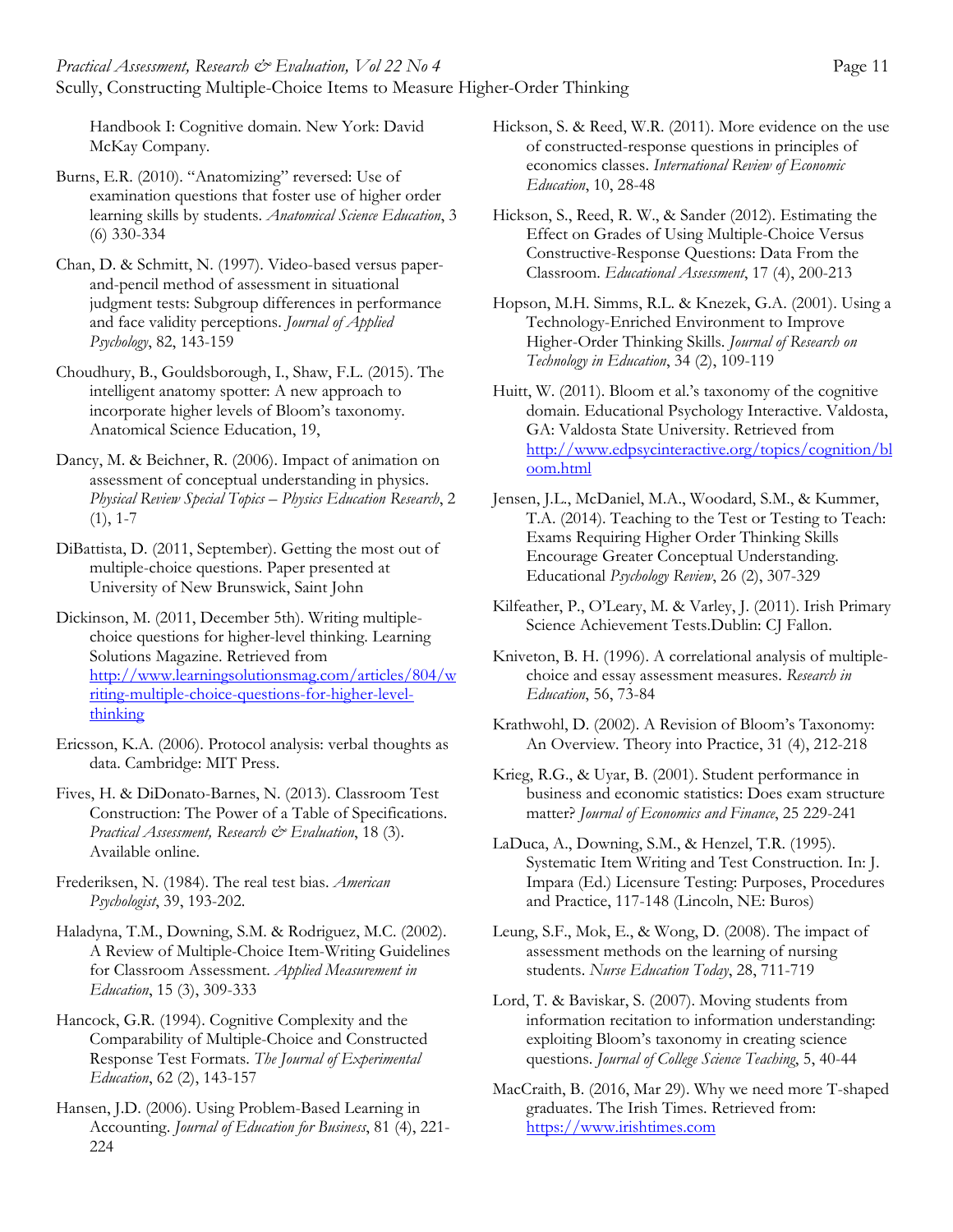Mann, K. (2008). Reflection: understanding its influence on practice. *Medical Education*, 42, 449-451

Martinez, M.E. (1999). Cognition and the question of test item format. *Educational Psychologist*, 34 (4), 207-218

Masters, J.C., Hulsmeyer, B.S., Pike, M.E., Leichty, K., Miller, M.T., & Verst, A.L. (2001). Assessment of multiple-choice questions in selected banks accompanying text books used in nursing education. *Journal of Nursing Education*, 40 (1), 25-32

Momsen, J.L., Long, T.M., Wyse, S.A., & Ebert-May, D. (2010). Just the Facts? Introductory Undergraduate Biology Courses Focus on Low-Level Cognitive Skills. CBE – *Life Sciences Education*, 9, 435-440

Morrison, S. & Free, K.W. (2001). Writing multiple-choice items that promote and measure critical thinking. *Journal of Nursing Education*, 40, (1) 17- 24

Newstead, S. & Dennis, I. (1994). The reliability of exam marking in psychology: examiners examined. *Psychologist*, 7, 216-219

Oermann, M.H. & Gaberson, K.B. (2009). Evaluation and Testing in Nursing Education: Third Edition. New York: Springer

Oskam, I.F. (2009). T-shaped engineers for interdisciplinary innovation: An attractive perspective for young people as well as a must for innovative organizations. SEFI (European Society of Engineering Education) Annual Conference. Retrieved from www.sefi.be/wpcontent/abstracts2009/Oskam.pdf

ProProfs (n.d.) Unit 3: Developmental Psychology. Retrieved from https://www.proprofs.com/quizschool/story.php?title=unit-3-developmentalpsychology

Schuwirth, L.W. & van der Vleuten, C.P. (2003). ABC of learning and teaching in medicine: Written assessment. *British Medical Journal*, 326, 643-645.

Selingo, J. (2015, June 21). Education for a jobless future: Are colleges preparing students for the workforce? The Washington Post. Retrieved from: https://www.washingtonpost.com

Schneider, M.C., Huff, K.L., Egan, K.L., Gaines, M.L., & Ferrara, S. (2013). Relationships Among Item Cognitive Complexity, Contextual Demands, and Item Difficulty: Implications for Achievement-Level Descriptors. *Educational Assessment*, 18 (2), 99-121

Simkin, M. & Kuechler, W. (2005). Multiple-Choice Tests and Student Understanding: What Is the Connection? Decision Sciences *Journal of Innovative Education*, 3 (1), 73-97

Struyven, K, Blieck, Y., & De Roeck, V. (2014). The electronic portfolio as a tool to develop and assess preservice student teaching competences: Challenges for quality. *Studies in Educational Evaluation*, 43, 40-54

Tarrant, M., Knierim, A., Hayes, S., Ware, J. (2006). The frequency of item writing flaws in multiple-choice questions used in high stakes nursing assessments. Nurse Education in Practice, 6, 354-363

Tiemeier, A.M., Stacy, Z.A., & Burke, J.M. (2011). Using Multiple Choice Questions Written at Various Bloom's Taxonomy Levels to Evaluate Student Performance across a Therapeutics Sequence*. Innovations in Pharmacy*, 2 (2)

Thissen, D. Wainer, H. & Wang, X. (1994). Ares tests comprising both multiple-choice and free-response items necessarily less unidimensional than multiplechoice tests? An analysis of two tests. *Journal of Educational Measurement*, 31, 113-123

Traub, R.E. (1993). On the equivalence of the traits assessed by multiple-choice and constructed-response tests. In R. E. Bennett & W. C. Ward (Eds.), Construction versus choice in cognitive measurement: Issues in constructed response, performance testing, and portfolio assessment pp. 29-43. Hillsdale, NJ: Lawrence Erlbaum Associates, Inc.

Vacc, N.A., Loesch, L.C., & Lubik, R.E. (2001). Writing Multiple-Choice Test Items. In G. Walz & J. Bleuer (Eds.) Assessment: Issues and Challenges for the Millennium. CAPS: Greensboro, NC

Veloski, J.J., Rabinowitz, H.K., Robeson, M.R., & Young, P.R. (1999) Patients Don't Present with Five Choices: An Alternative to Multiple-choice Tests in Assessing Physicians' *Competence. Academic Medicine*, 75 (5), 539-546

Walstad, W.B., & Becker, W.E. (1994). Achievement differences on multiple-choice and essay tests in economics*. American Economic Review*, 84, 193-196

Webb, L., Cizek, G. & Kaloh, J. (1993, April). The Use of Cognitive Taxonomies in Licensure and Certification Test Development: Reasonable or Customary? Paper presented at the annual meeting of the American Educational Research Association.

Webb, N.L. (1997, April). Research Monograph Number 6: Criteria for Alignment of Expectations and Assessments on Mathematics and Science Education. Washington D.C: Council of Chief State School Officers.

Webb, N.L. (2005). Depth of Knowledge levels for four content areas. Presentation to the Florida Education